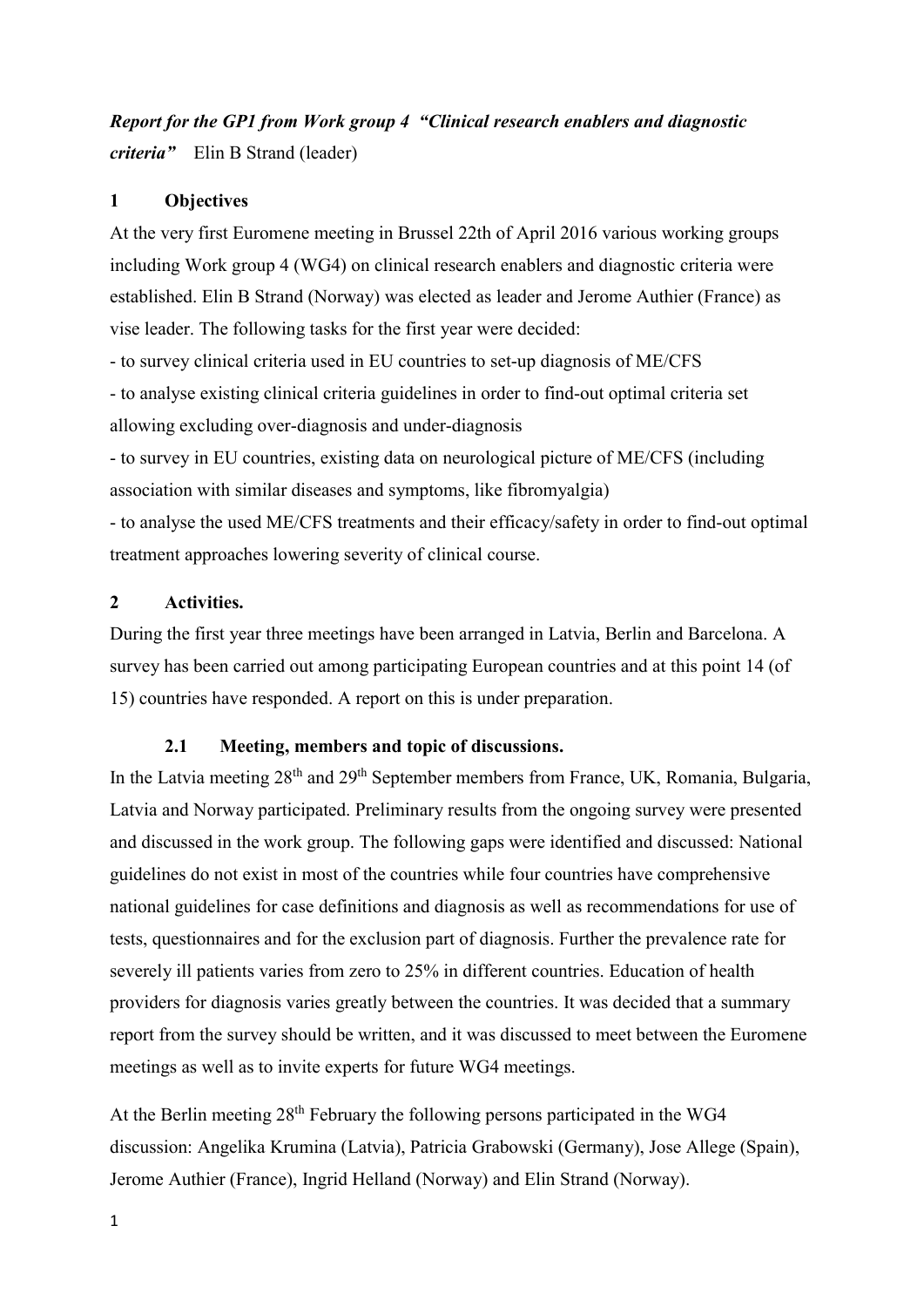A brief summary of the first results from the survey were presented. The following topics representing differences between countries were discussed: application of diagnostic criteria, exclusion process, assessments and standardized tests and questionnaires as well as symptom treatment and management. It was decided to use the four national guidelines on diagnosis and treatment/management that already exist as basis to find common European standards and guidelines. For the exclusion process guidelines are needed. An overview of and a list of tests and questionnaires already applied in the countries was suggested to be developed. Questionnaires applied in symptom assessments should be harmonized between countries and this is particularly important for research.

Symptom and illness management varies between countries and research on symptom relief/management should be reviewed. Before the next WG4 meeting material on guidelines and questionnaires applied should be shared between group members. In addition the group members will also have brief presentations in the WG and relevant topics and tasks were distributed among participants. A reminder will be sent to the Euromene countries who have not responded to the survey.

In the meeting in Barcelona  $16<sup>th</sup>$  and  $17<sup>th</sup>$  march 2017 there was a two hours meeting in the WG4 where the following persons participated: Angelika Krumina (Latvia), Jerome Authier (France), Magdalena Efraim (Rumenia), Luis Nacul (Uk), Ingrid B. Helland (Norway) and Elin Strand (Norway). Members not able to take part in the WG4 meeting: Jose Allegre (Spain) and Patricia Grabowski (Germany).

Materials from each country had been shared. There was no time to discuss this further in the current meeting, neither to present materials from all the countries as planned. Luis Nacul (UK) had a short presentation from their group`s last paper on "Differing case definitions point to the need for an accurate diagnosis of myalgic encephalomyelitis/chronic fatigue syndrome". Jose Allegre (Spain) gave a speech in plenary on characteristics of the patient cohort in the Spanish unit at the Vall d`Hebron of Barcelona. In addition a plenary skype talk was arranged with Professor Leonard Jason from DePaul University. He presented research on case definitions, assessments etc. and also had some suggestions for our work on these topics.

#### 3 Discussions and suggestions

3.1 Case definition.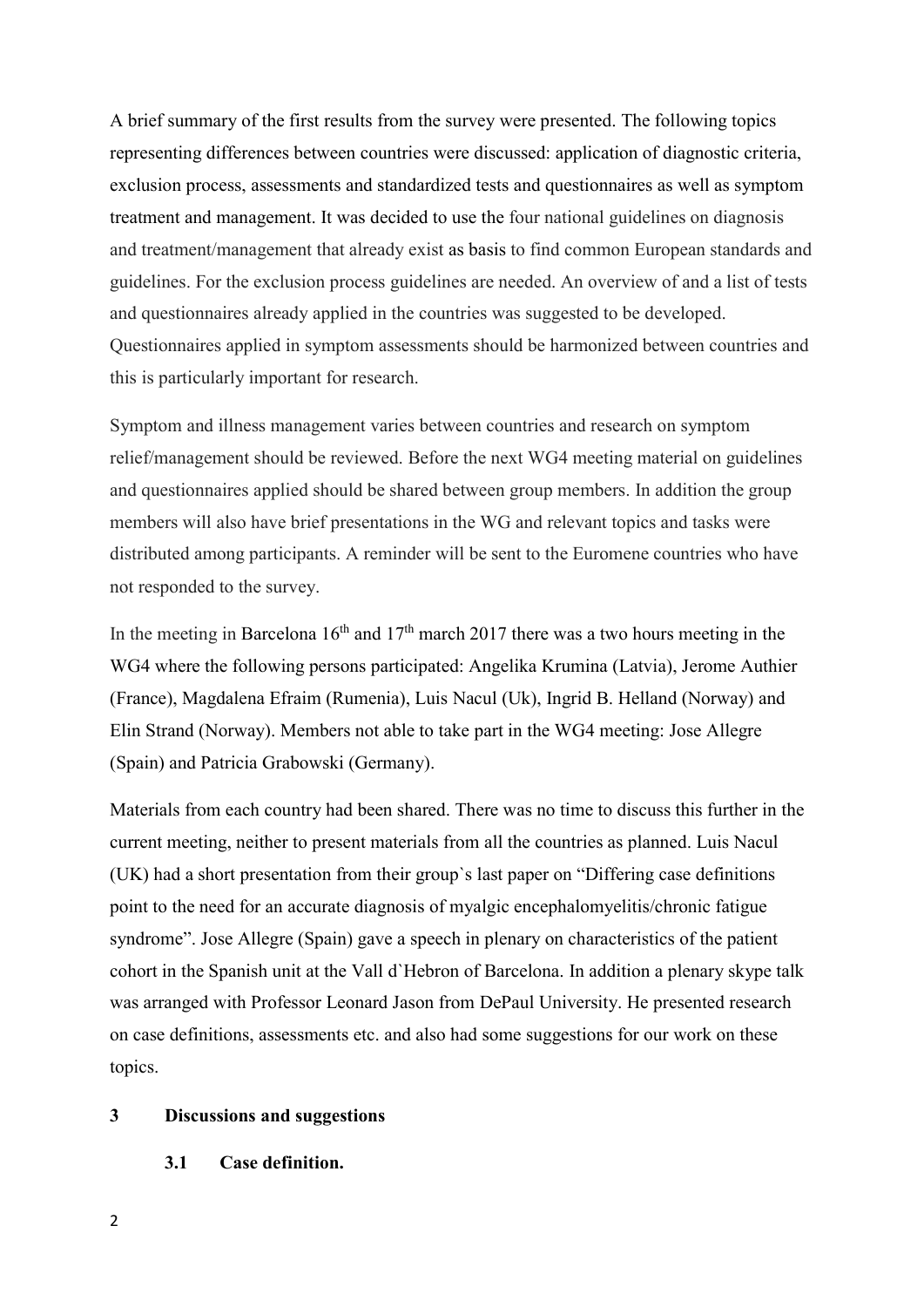The Canadian Consensus Criteria (CCC, 2003) was decided as standard case definition for research for the Euromene countries. The Fukuda criteria from 1994 may still be applied for those who already use them in addition to CCC. The IOM criteria can also be used as a complement.

### 3.2. Assessment tools/questionnaires

It was decided to also use an extended, standardized and validated symptom registration tool able to classify within different case definitions. Those who already are applying good symptom registrations and diagnostic tools can continue to use them. For those who do not have such tools, it is recommended to use DePaul Symptom Questionnaire, SF-36 and HADS, the latter for the mental health assesssment. Additionally it may be necessary to assess other health information, such as family health, extended assessments on cardinal symptoms such as neurocognitive aspects or sleep. Further, additional tests and questionnaires will be discussed in more detail during the next year in WG4. Also it is necessary to apply an exclusionary examination (somatic and psychiatric/psychological).

A detailed overview of symptom assessments/ clinical signs and tests already used in the different countries in particular those suggested in the national guidelines, will be developed by the WG4 before further suggestions for European guidelines are given. A review of literature on neurocognitive factors and relevant screening instruments also will be carried out by professor Authier.

## 3.3 Symptom relief/management

Regarding suggestions for symptom relief and management, research has not revealed any medical cure. There might be some symptom relieving medications, but this need to be further clarified. One study in the German group and one review on this from the Spanish group should be looked further into before any concrete suggestions are given. It was planned to present this in the Barcelona WG4 meeting, but there was no time for that. As no medical cure for CFS/ME exists, the patients need advice for coping and they need to learn selfmanagement strategies for preventing worsening, maintaining or increasing their coping as well as their quality of life. Five of the countries have national guidelines for the management of ME/CFS and they all suggest Cognitive Behavioral Therapy, Graded Exercise Therapy, Pacing and mind-body strategies that may be useful as adjunct measures for patients, although the evidence for their effects have been questioned.